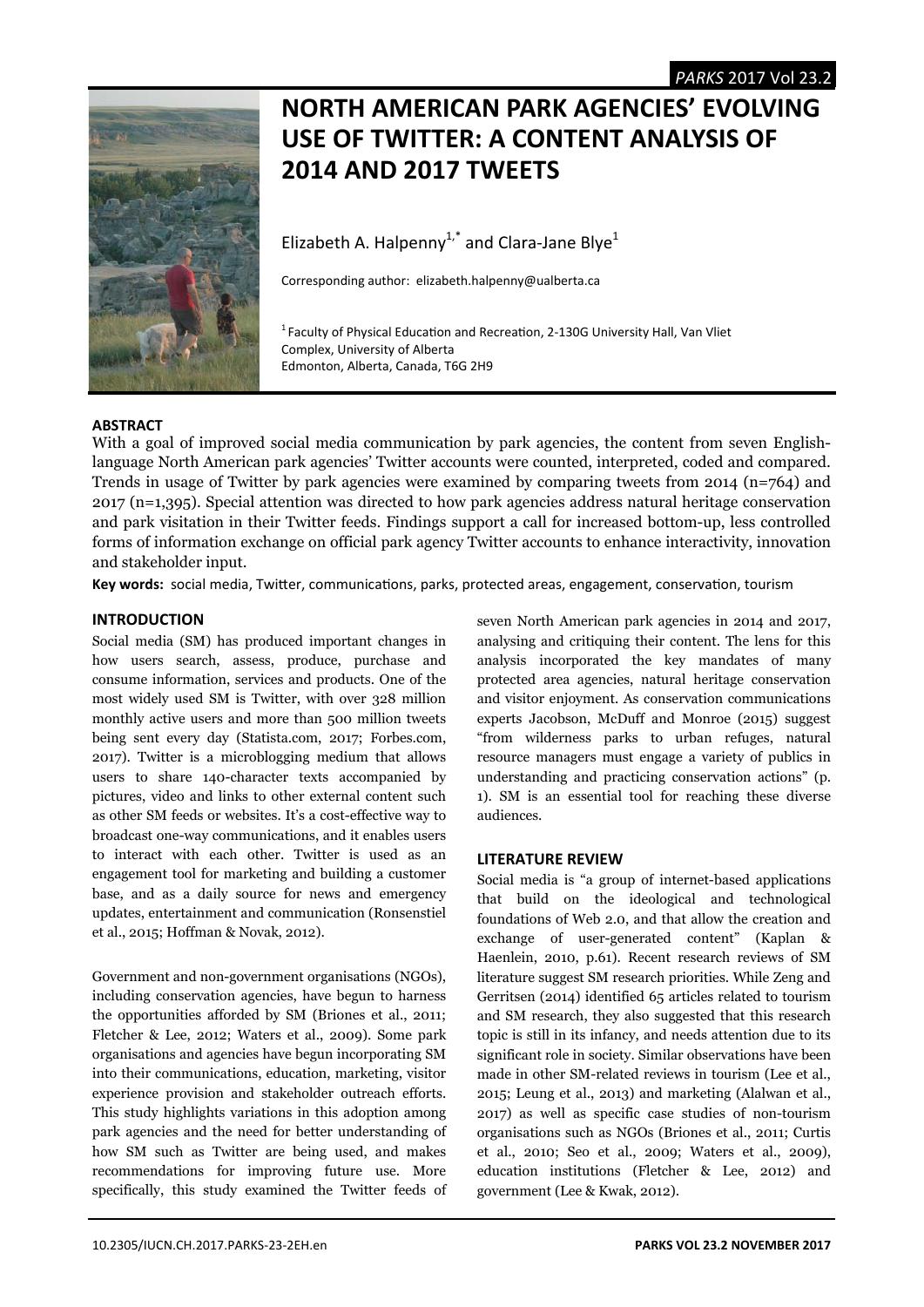## **Halpenny and Blye**

Empirical research exploring the use of SM to advance conservation is elusive and published works appear limited to "how to use" advice (Dosemagen, 2017) or cautionary lists of the pros and cons (Arts et al., 2015) regarding park agencies' SM use.

As for tourism, North American park agencies are significant tourism providers, hosting over 350,000,000 visits annually (Parks Canada 2016; National Parks Service, 2016), yet no research that documents park agencies' use of SM to engage visitors could be located. Lessons instead are drawn from other tourism providers. Studies suggest that tourism operators and destination marketing organisations (DMOs) (Sevin, 2013; Hays et al., 2013; Gibbs & Dancs, 2013) have not taken full advantage of the communication opportunities offered by Twitter and other SM tools. For example, Sevin (2013) studied 20 major American city DMOs, and found SM used for five major functions: providing information, questions and answers to and from followers, announcing deals and promotions, retweeting and acting

as an organisational information hub. However, most tweets did not mention or converse with other users (Sevin, 2013).

Use of social media such as Twitter can more readily create interactive relationships among users than can traditional marketing tools or strategies. Engagement via SM can result in an increase in park visitors as well as repeat visits, attracting new park visitors and fostering park advocates. Hvass and Munar (2012) suggest that engaging followers through conversational content can increase customer loyalty and their feeling of connectedness to the organisation. Yang et al. (2010) found that dialogic communication, the "negotiated exchange of ideas and opinions" (Kent & Taylor, 1998, p. 235) in SM campaigns led to more favourable public attitudes toward the organisation.

While engagement and conversation are pillars of Twitter, tone of voice can also influence engagement with users. SM outlets such as Twitter pose a challenge to park



**Figure 1: An example of a user-generated tweet**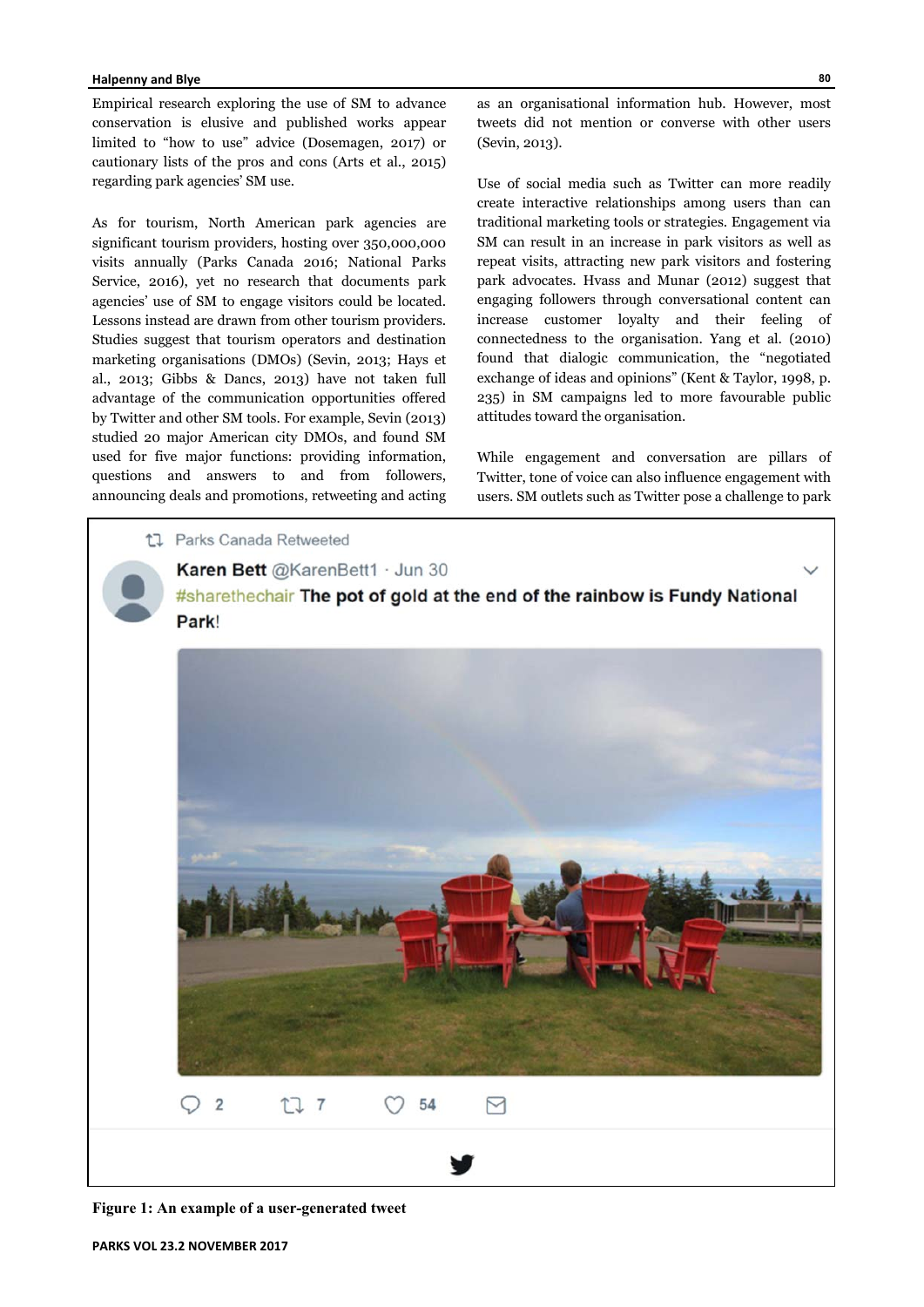agencies, in that the traditional corporate/government communication tone may conflict with the new informal tone of SM (Hvass & Munar, 2012; Zeng & Garristen, 2014). The tone used in SM communication resembles face-to-face communication and attempts to imitate that of friends or colleagues (Hvass & Munar, 2012).

As SM and related information communication technologies become ubiquitous, it is relevant and timely to study the use of SM best practices by park agencies. To assist protected area agencies in their missions, content analysis of high- and low-activity park agency Twitter accounts was conducted, and compared over time to document trends and evaluate use. Twitter accounts' efficacy was assessed by comparing data with best practice recommendations from SM researchers and practitioners. The goal of this study is to improve park agencies' use of SM as a communication outlet.

## **METHODS**

It is challenging to measure the impact, significance or success of a Twitter feed, as there are multiple influencers and variables that can be analysed (Effing & Spil, 2016; Alboqami et al., 2015; Antoniadis et al., 2015; Aladwani, 2015). This exploratory study engaged in SMspecific mixed methods (Altheide & Schneider, 2013; Hart & Taylor, 2014).

The study sample was determined through a two-step process. First, an inventory of all English-language, official North American park agency Twitter feeds was created and organised by frequency of posts, date of establishment and number of followers. As of April 2014, thirty US state park agencies and two Canadian provincial park agencies had established Twitter accounts. Park agencies that shared an account with sister agencies such as tourism or resource management were excluded. For agencies with multiple Twitter feeds, only the main account was considered (e.g. @NatlParksService and not @PacificNPS). Second, state, provincial and federal agencies were selected for inclusion from two tweet frequency groupings (after Hvass & Munar, 2012). Alberta, Ontario and Vermont were selected from the high Twitter activity group, and California and Utah from the low activity group. Virginia State Parks was excluded as its tweet frequency was extremely high and appeared to be automated, making it an outlier. Parks Canada, characterised by the highest levels of tweet rates, and the US National Parks Service, characterised by moderate to low tweet frequencies, were also included due to their federal status and large potential audiences.

To establish a content analysis protocol, three sources of information were used. First, during Phase 1 of the sampling process, feeds from all North American park agencies' official Twitter sites were monitored for a two-



**Lake AstonƟn, Elk Island NaƟonal Park ‐ Parks Canada © Elizabeth Halpenny** 

month period to determine general categories for coding tweet content. These general categories were then compared with content analysis from the SM literature (Dann, 2010; Gibbs & Dancs, 2013; Hvass & Munar, 2012; Hays et al., 2013; MacKay et al., 2017). Finally, conservation and enjoyment, mandates common to most park agencies, were added as coding categories. Park agency tweets were coded according to the following categories: type of tweet, purpose of tweet, conservation and tourism orientation, audience (local or external park stakeholders), and authorship. Authorship was subcoded as agency-generated or user-generated (see example Figure 1). Frequency and character of tweets as well as the presence of external links (e.g. web links, pictures, video), mentions and hashtags were also recorded. These latter elements are discussed in a companion paper.

Tweets were gathered for one month (4 June 2014 to 5 July 2014) using NCapture for NVivo (v. 11). A onemonth period (after Gibbs & Dancs, 2013) generated a manageable number of tweets, while also capturing tweets typical of both low and high tourist seasons. A national holiday also occurred in each country during the time period. A total of 764 tweets was collected in the 2014 sample. To examine changes in practice, the same park agency Twitter feeds were captured again between 4 June 2017 and 5 July 2017, with 1,395 tweets collected. Deductive analysis of tweets by three coders was compared until inter-coder consensus was achieved; a single analyst then used the refined methodology to complete tweet categorisations (Creswell, 2014). Table 1 presents the final coding categories. Categories were not mutually exclusive and some tweets were assigned to

## **RESULTS**

Table 2 outlines tweet and follower numbers for the month-long data collection periods in 2014 and 2017, as well as the overall number of tweets for each year. In this

more than one *Type* and *Purpose* category.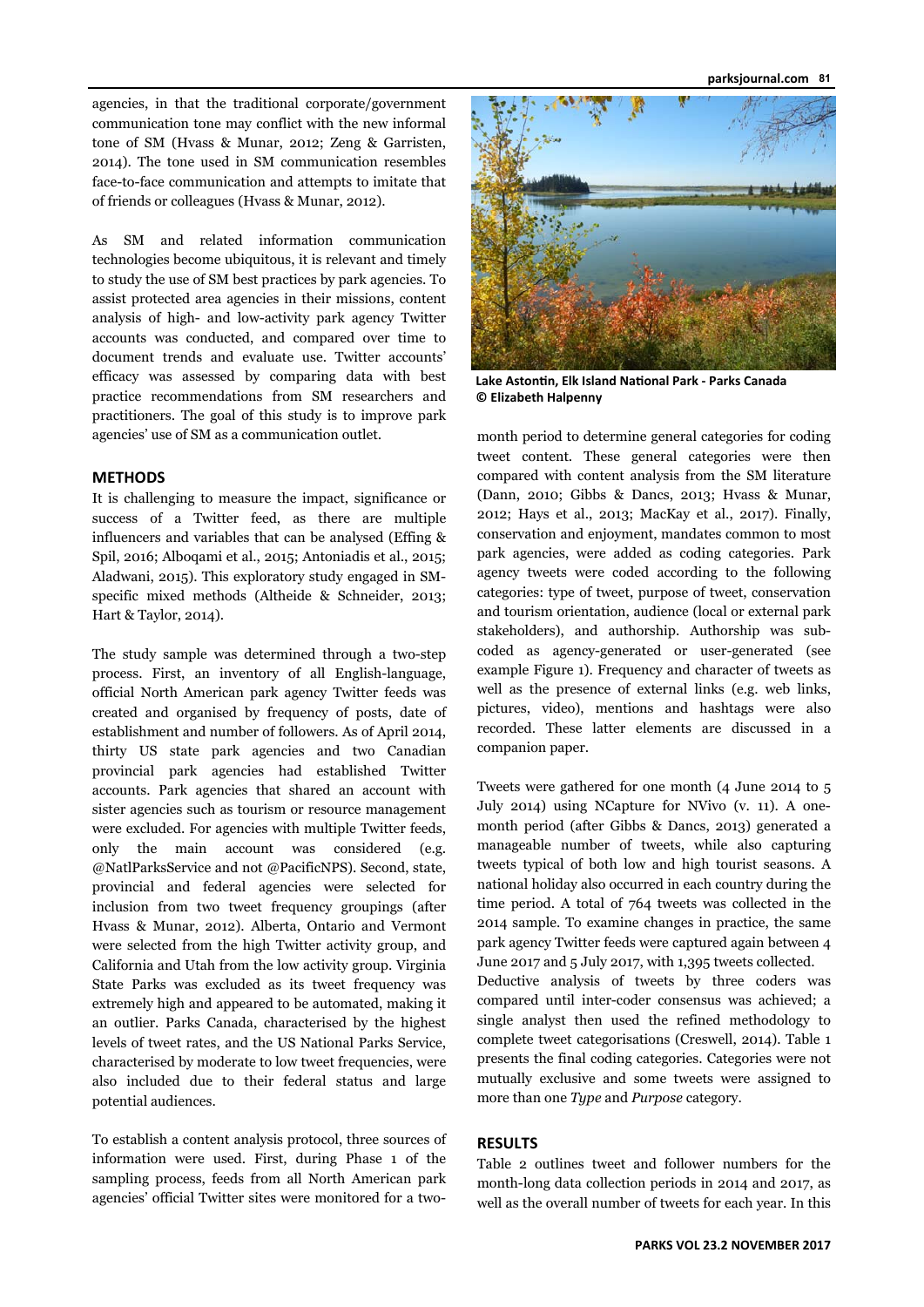# **Table 1 Tweet Coding Categories**

|                         | <b>Category</b>                 | <b>Definition</b>                                                                                                                                                                                                                                                                                          | <b>Example tweet</b>                                                                                                                                                   |  |  |  |  |
|-------------------------|---------------------------------|------------------------------------------------------------------------------------------------------------------------------------------------------------------------------------------------------------------------------------------------------------------------------------------------------------|------------------------------------------------------------------------------------------------------------------------------------------------------------------------|--|--|--|--|
|                         | Conversational                  | Tweet directly addresses another user(s); asks/<br>answers a question, involves them in the Tweet<br>or uses @                                                                                                                                                                                             | @Vermont State Parks: @jayfurr How<br>was the trip to Maidstone?                                                                                                       |  |  |  |  |
|                         | Promotional                     | Tweet markets/promotes an event, activity,<br>contest, website, artist, etc. and urges users to<br>take action                                                                                                                                                                                             | @OntarioParks: Become the outdoorsy<br>person you always wanted to be!<br>#LearntoCamp with #OntarioParks!<br>http://t.co/4AN5QeWckJ                                   |  |  |  |  |
| <b>Type</b>             | Information                     | Tweet presents an update or live discussion of<br>an event, reports news or provides<br>information; does not urge users to take action                                                                                                                                                                    | @ParksCanada: The Bill to establish<br>#RougeNUP, once passed, establishes a<br>unique type of protected area in Canada<br>http://t.co/iKKcdDETaC<br>#ConservationPlan |  |  |  |  |
|                         | <b>Status</b>                   | Answers the Twitter question "What are you<br>doing now?"                                                                                                                                                                                                                                                  | @AlbertaParks: RT @RonCantiveros:<br>Pitstop at Dinosaur Provincial<br>@Albertaparks on our way to Calgary!<br>Amazing place! #ExploreAB<br>@TravelAlberta http://t.co |  |  |  |  |
|                         | Phatic                          | Tweet contains greetings to the Twitter<br>community, text soliloquies/monologues,<br>undirected statements of opinion, or<br>establishes sociability rather than<br>communicating information or ideas                                                                                                    | @Parks Canada: Thank you to everyone<br>who visited us this year at the<br>@TOwaterfest - We hope to see you in a<br>national park or historic site soon!              |  |  |  |  |
|                         | Education                       | Tweet outlines the importance of cultural or<br>natural heritage, and/or educates the audience<br>about how preservation and conservation are<br>conducted. Tweets that describe the park's<br>role in conservation efforts fit in this category,<br>but also in the Promotions section                    | @NatlParkService: Learn about how sea<br>level rise is affecting parks like<br>@AssateagueNPS: http://t.co/<br>GKhxq6NanK #ActOnClimate http://t.co/<br>cJYInKOQLu     |  |  |  |  |
| Purpose: Conservatio    | Behaviour                       | Tweet encourages pro-park, pro-conservation<br>behaviour (e.g. donate to Friends Group, drive<br>carefully on parkway to protect animals, stay<br>on trails)<br>In addition to information about conservation<br>in the park, provides direction from the park or<br>others to behave in a pro-park manner | @UtahStateParks: Please do your part to<br>keep our waterways clean! http://t.co/<br>eqd7FnTyZL                                                                        |  |  |  |  |
|                         | Promotional                     | Tweet provides information, enhances visitor<br>experiences or encourages tourism                                                                                                                                                                                                                          | @ParksCanada: So many fun activities to<br>do this summer! What's first on your list?<br>http://t.co/x0chaGA7fg<br>@RogersTVToronto #daytimeTO                         |  |  |  |  |
| <b>Purpose: Tourism</b> | Tourist info<br>(how to travel) | Tweet provides information or enhances visitor<br>experiences; directed specifically to those who<br>are in the park or planning to visit                                                                                                                                                                  | @CAStateParks: The holiday weekend<br>brings extra traffic. Be extra cautious esp.<br>if traveling with a trailer. Check<br>conditions at http://t.co/4CqbeL2oEO       |  |  |  |  |
| Purpose: Local          | Local-specific info             | Information relevant to anyone located inside<br>or just outside the park                                                                                                                                                                                                                                  | @JasperNP: #rockscaling is underway on<br>#hwy16 East for the next few weeks.<br>Expect 20mins delays/ 7 days a week.<br>Info: http://511.alberta.ca                   |  |  |  |  |
|                         | Local emergency                 | Information relevant to anyone located inside<br>or just outside the park, who may be impacted<br>by a current hazardous condition in the park                                                                                                                                                             | @AlbertaParks: Advisory: Livingstone<br>Falls PRA is now closed due to road<br>washouts.                                                                               |  |  |  |  |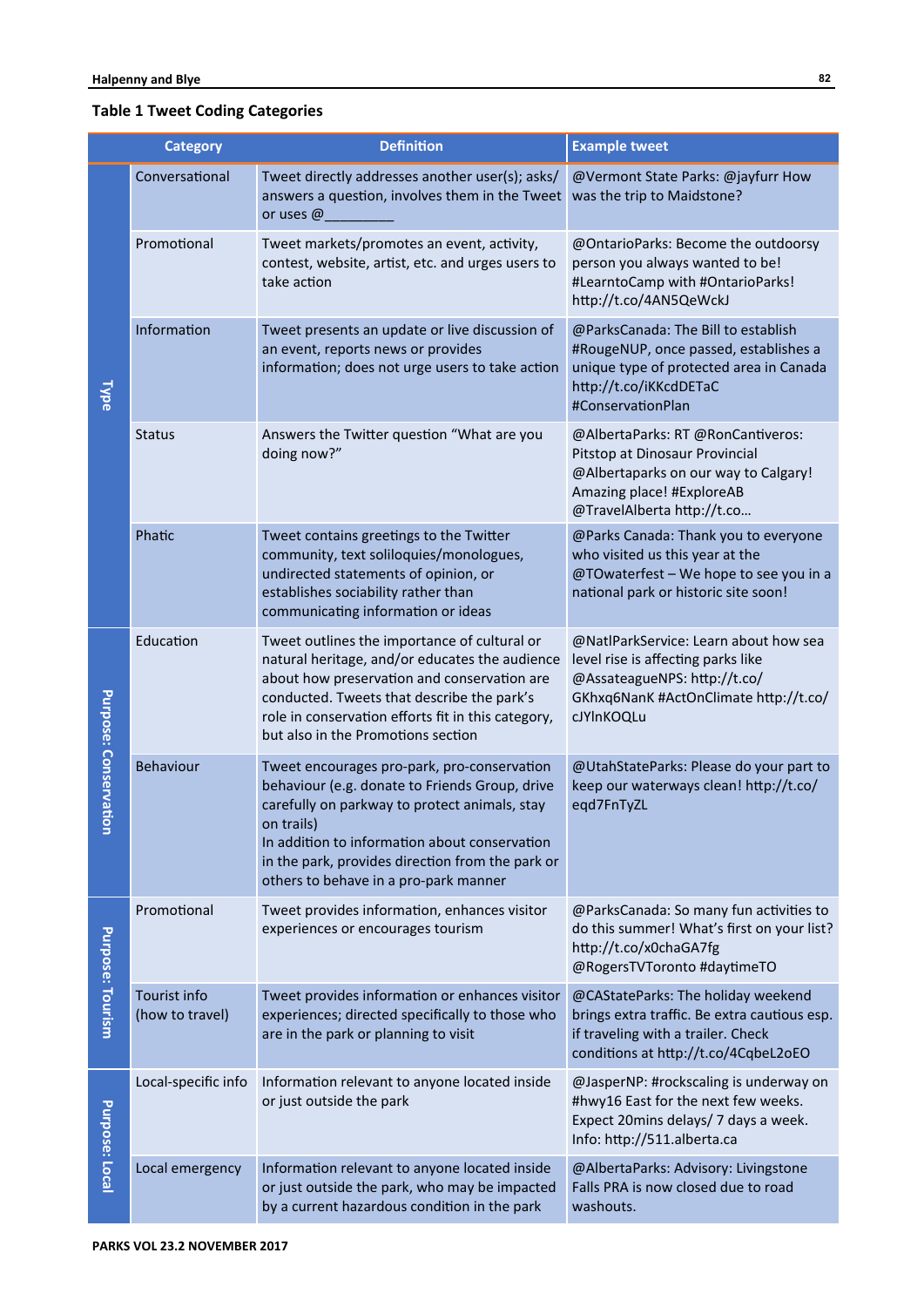period, park agencies' combined tweets and number of followers grew 220 per cent and 235 per cent, respectively. In comparison, Twitter followers worldwide grew 77 per cent between 2014 and 2017 (Statista.com, 2017). From 2015 to 2017, Twitter's growth slowed at first but now appears to be accelerating, particularly the number of users (Oreskovic, 2015; Gallagher, 2017). Park agencies adoption of Twitter appears to be growing at an even faster pace, catching up with other sectors.

The US National Park Service (NPS) had many more followers than both Ontario and Vermont State Parks but not as many tweets. Lower Twitter activity on the US NPS site may be explained, in part, by the existence of multiple specialised NPS Twitter accounts (e.g. @MidwestNPS) that serve as unique communication channels to specific audiences, separate from the main

NPS account. In 2014, Ontario and Vermont, on the other hand, each had one primary Twitter account. Differences may also be explained by variances in how each agency prioritises resources for communication, including policies regarding staff engagement in SM. Cultures in some NGO (Curtis et al., 2010; Munar, 2012) and government organisations (Lee & Kwak, 2012) embrace new communication technologies faster than others. Parks Canada, with the highest tweet and follower growth, appears to be prioritising SM engagement. Likely, higher numbers of followers on the NPS account are also due to its brand recognition, as well as the size of the US population relative to Canada, Ontario and Vermont. According to Linvill et al. (2012) the size and prominence of organisations matters when it comes to SM exposure.

**Table 2: Number and growth of agency tweets and followers – 2014 and 2017 (Highest values are highlighted purple)** 

|                                                          |                               | <b>Number of</b><br>tweets<br>day<br>$(4$ Jun-5 Jul) |      |      | <b>Tweets per</b><br>$(4$ Jun-5 Jul) |       | <b>Total annual</b><br>tweets |      | Change in Number of followers<br>of tweets |         | <b>Change in</b><br>number of<br><b>followers</b> |
|----------------------------------------------------------|-------------------------------|------------------------------------------------------|------|------|--------------------------------------|-------|-------------------------------|------|--------------------------------------------|---------|---------------------------------------------------|
| <b>Park Agency</b>                                       | <b>Member</b><br><b>Since</b> | 2014                                                 | 2017 | 2014 | 2017                                 | 2014  | 2017                          |      | 2014                                       | 2017    |                                                   |
| <b>Alberta Parks</b><br>@Albertaparks                    | April<br>2009                 | 126                                                  | 109  | 4.06 | 3.5                                  | 2,402 | 3,971                         | 65%  | 2,616                                      | 6,758   | 158%                                              |
| <b>California State</b><br><b>Parks</b><br>@CAStateParks | May<br>2009                   | 61                                                   | 77   | 1.97 | 2.4                                  | 2,737 | 5,112                         | 87%  | 15,403                                     | 26,500  | 72%                                               |
| <b>NPS</b><br>@NatlParkService 2009                      | April                         | 35                                                   | 129  | 1.10 | 4.1                                  | 2,103 | 7,725                         | 267% | 123,394                                    | 428,000 | 247%                                              |
| <b>Ontario Parks</b><br>@OntarioParks                    | Feb<br>2009                   | 145                                                  | 646  | 6.68 | 20.8                                 | 3,678 | 15,900                        | 332% | 25,965                                     | 51,800  | 99%                                               |
| <b>Parks Canada</b><br>@ParksCanada                      | August<br>2009                | 239                                                  | 212  | 7.65 | 6.8                                  | 8,894 | 68,603                        | 671% | 16,100                                     | 153,000 | 850%                                              |
| <b>Utah State Parks</b><br>@UtahStateParks               | Sept<br>2008                  | 20                                                   | 24   | 0.65 | 0.8                                  | 1,248 | 2,218                         | 78%  | 5,620                                      | 10,900  | 94%                                               |
| <b>Vermont State</b><br><b>Parks</b><br>@VTStateParks    | April<br>2009                 | 138                                                  | 198  | 4.45 | 6.4                                  | 5,850 | 8,328                         | 42%  | 9,877                                      | 22,800  | 131%                                              |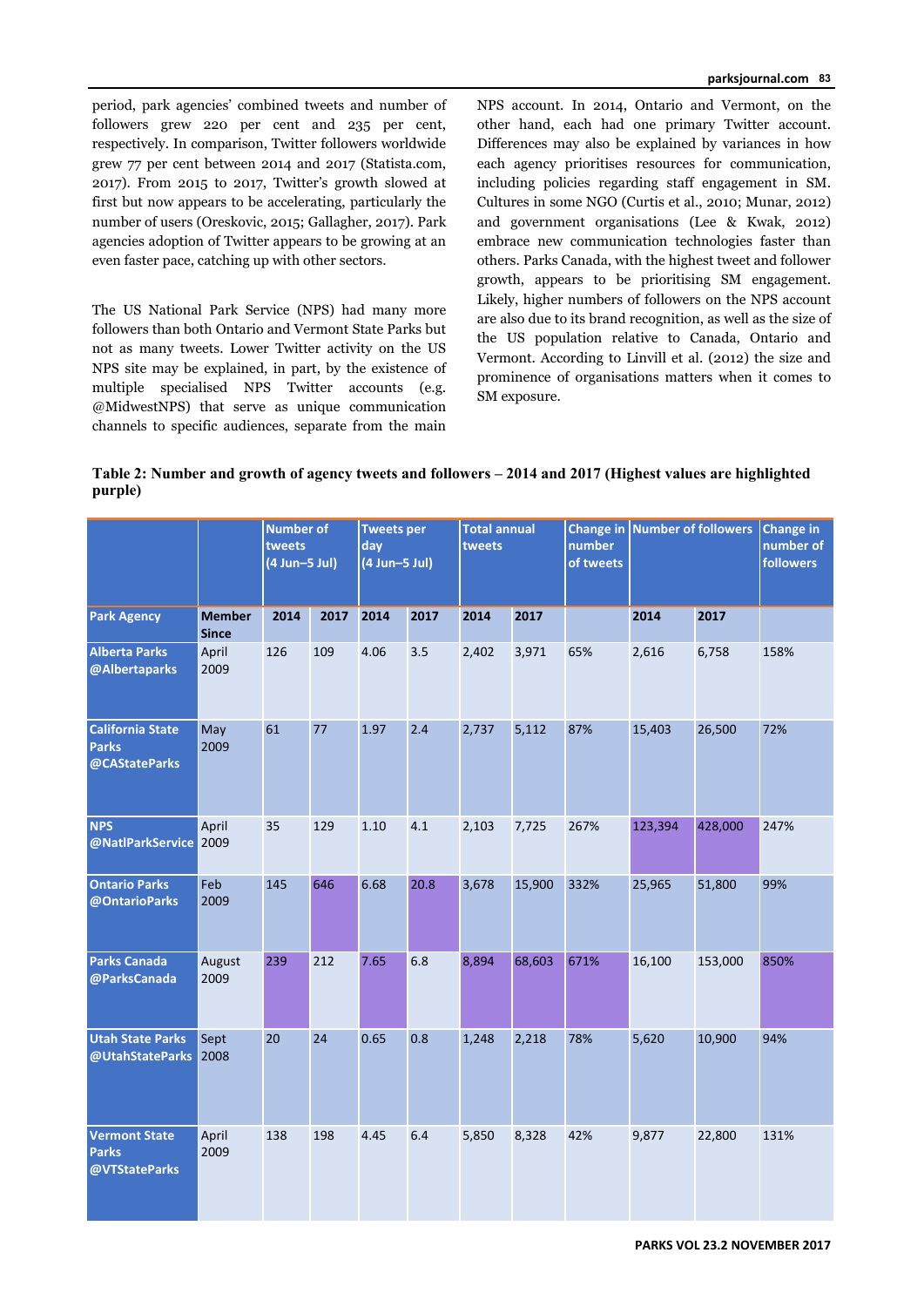Only four of the seven park agency's Twitter accounts had higher numbers of tweets during the 31-day sample period in 2017 compared with 2014. However, for all park agencies, the number of tweets over 12 months for 2017 was greater than in 2014. Parks Canada led the way in annual number of tweets in both 2014 and 2017; its Twitter account also experienced the greatest growth in tweet rates and followers. The NPS consistently had the greatest number of followers.

The low tweets per day rates for Utah and California during the 30-day sample periods are concerning, as experts suggest frequency is an important factor in maintaining audience interest (Ellering, 2017; Houghes, 2016; Patel, 2017). This could be driven by a lack of staff resources, or it could be a quality over quantity strategy. Conversely, 20 tweets per day from Ontario Parks in 2017 may be excessive, causing followers to unfollow or ignore the agency's messaging. However, high tweet rates may also increase the number of new followers – for every one that unfollows, five new followers could be generated. A tension exists in this approach – high tweet rates may lessen agency messaging impact, but at the same time grow its follower numbers.

In 2014, only 13 per cent of the tweets examined in this study engaged followers in a conversation and 44 per cent focused on sharing information. In 2017, 65 per cent of tweets provided information as one-way communication, and only 7 per cent appeared to be conversational. Similar one-way communication

approaches, characterised by information provision and promotion, were documented by Sevin's (2013) and Gibbs and Dancs' (2013) studies of US and Canadian destination marketing organisations. In Sevin's (2013) study only 20 per cent of all tweets enabled organisations/agencies to engage in direct conversation with Twitter followers. Reduced conversation efforts in 2017 is concerning, as it reflects a lost opportunity for park agencies to engage their Twitter community in dialogic communication. Dialogic communication can build relationships with the public, and shares the quality of an individual's interpersonal dialogues (Pang et al., 2016).

Twitter account content is generated by the park agency or other Twitter users and retweeted by the agency. In general, status and conversational content was more commonly generated by other Twitter users, and retweeted by the respective park agencies (see Table 3). Agency-generated content was most often informational, followed by promotional and phatic. Information provision ranked as the most common type of content in both 2014 and 2017. Twitter is an important vehicle for rapid bursts of time-sensitive information. It is also a good vehicle for reminding. Both the 2014 and 2017 feeds were dominated by tweets that excelled at this. For example: "Next Saturday is National Aboriginal Day and we're celebrating with a special event at #WritingonStone. Don't miss it http://t.co/ gK48jMvGjK".

| <b>Park Agency</b>         |              | <b>Promotional</b><br><b>Conversational</b><br><b>Information</b><br># (%)*<br># (%)<br># $(%)$ |       |             |         | <b>Status</b><br># $(%)$ | <b>Phatic</b><br># $(%)$ |              |       |          |
|----------------------------|--------------|-------------------------------------------------------------------------------------------------|-------|-------------|---------|--------------------------|--------------------------|--------------|-------|----------|
|                            | 2014         | 2017                                                                                            | 2014  | 2017        | 2014    | 2017                     | 2014                     | 2017         | 2014  | 2017     |
| <b>Alberta Parks</b>       | 30(24)       | 17                                                                                              | 17    | 26          | 85 (67) | 65 (59)                  | 5(4)                     | $\mathbf{1}$ | 21    | 16(14)   |
| @Albertaparks              |              | (16)                                                                                            | (13)  | (24)        |         |                          |                          | (0.1)        | (17)  |          |
| <b>California State</b>    | 31(51)       | $\Omega$                                                                                        | 18    | 8           | 12 (20) | 49 (64)                  | 5(8)                     | $\mathbf{0}$ | 17    | 21(26)   |
| <b>Parks</b>               |              |                                                                                                 | (30)  | (10)        |         |                          |                          |              | (28)  |          |
| @CAStateParks              |              |                                                                                                 |       |             |         |                          |                          |              |       |          |
| <b>National Parks Ser-</b> | $\mathbf{0}$ | $\Omega$                                                                                        | 17    | 20          | 22(63)  | 74 (58)                  | $\mathbf 0$              | 3(2)         | 5(14) | 30(24)   |
| vice                       |              |                                                                                                 | (13)  | (16)        |         |                          |                          |              |       |          |
| @NatlParkService           |              |                                                                                                 |       |             |         |                          |                          |              |       |          |
| <b>Ontario Parks</b>       | 19(13)       | 13(2)                                                                                           | 58    | 109         | 74 (51) | 379                      | 6(4)                     | 16(2)        | 28    | 154 (24) |
| @OntarioParks              |              |                                                                                                 | (40)  | (17)        |         | (59)                     |                          |              | (19)  |          |
| <b>Parks Canada</b>        | 28(12)       | $\Omega$                                                                                        | 79    | 80          | 119     | 105                      | 7(3)                     | $\Omega$     | 29    | 33(16)   |
| @ParksCanada               |              |                                                                                                 | (49)  | (38)        | (48)    | (49)                     |                          |              | (12)  |          |
| <b>Utah State Parks</b>    | $\mathbf 0$  | 4(17)                                                                                           | 8(40) | $\mathbf 1$ | 11(55)  | 9(37)                    | $\mathbf{0}$             | $\Omega$     | 3(5)  | 10(42)   |
| @UtahStateParks            |              |                                                                                                 |       | (17)        |         |                          |                          |              |       |          |
| <b>Vermont State</b>       | 15(11)       | $\Omega$                                                                                        | 29    | 8(8)        | 81 (59) | 53 (55)                  | $\Omega$                 | 5(5)         | 42    | 31(32)   |
| <b>Parks</b>               |              |                                                                                                 | (21)  |             |         |                          |                          |              | (30)  |          |
| @VTStateParks              |              |                                                                                                 |       |             |         |                          |                          |              |       |          |
| <b>Total across all</b>    | 13%          | 7%                                                                                              | 26%   | 15%         | 44%     | 65%                      | 2%                       | 2%           | 15%   | 36%      |
| tweets                     |              |                                                                                                 |       |             |         |                          |                          |              |       |          |

**Table 3 Twitter Activity Type – Frequency of tweet types and percentage of total agency tweets 4 June–5 July, 2014 and 2017 (Highest values are highlighted purple)** 

\*Percentage of total agency tweets 4 June–5 July. Categories are not mutually exclusive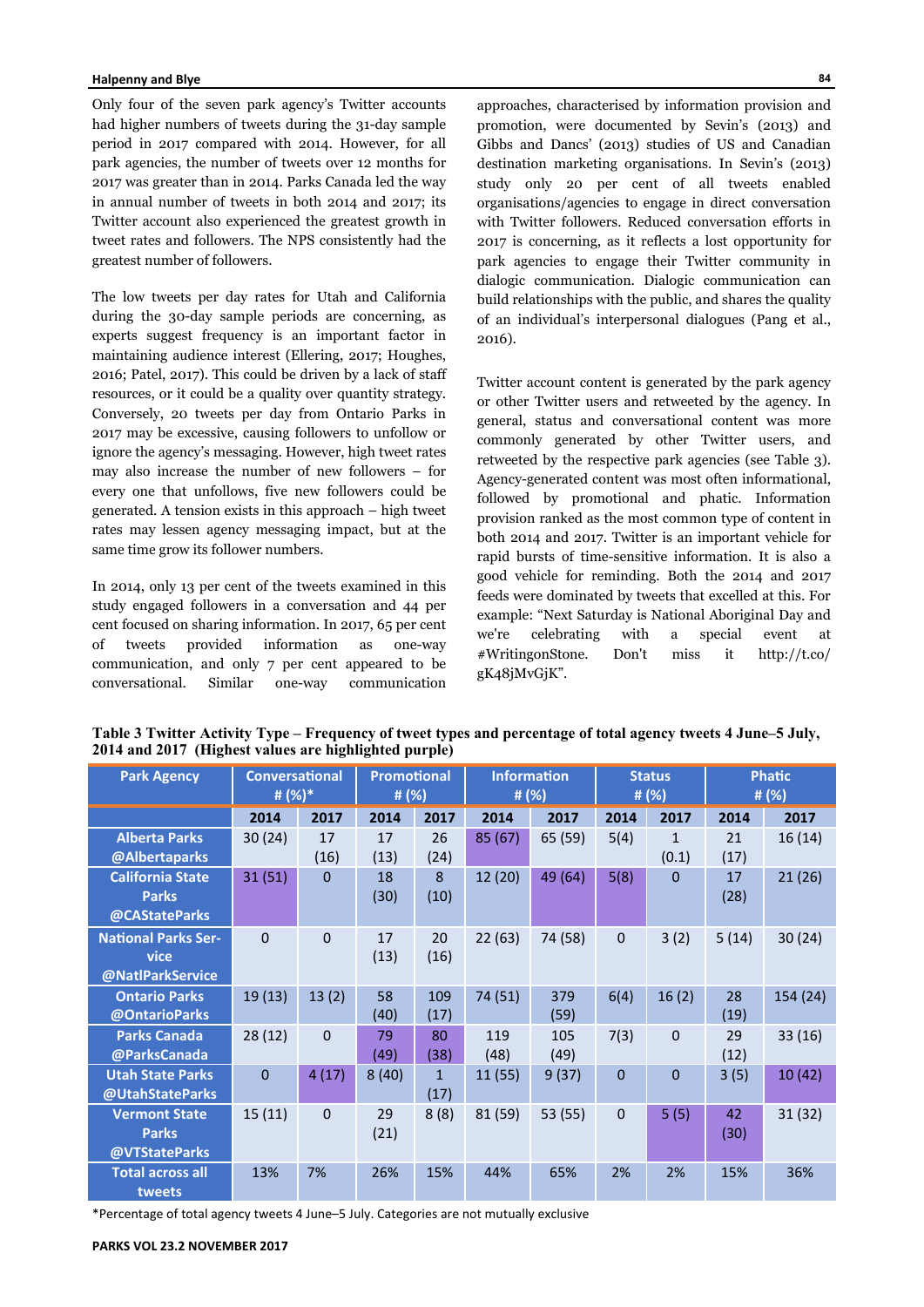|                                                             | <b>Tourism</b><br>(promo info)<br># (%)* |             | <b>Tourist</b><br>(specific 'how<br>to' info) # (%) |              | <b>Local-specific</b><br>info<br># (%) |              | Local<br>emergency<br># $(%)$ |              | <b>Conservation</b><br><b>Behaviour</b><br># $(%)$ |       | <b>Conservation</b><br><b>Education</b><br># (%) |              |
|-------------------------------------------------------------|------------------------------------------|-------------|-----------------------------------------------------|--------------|----------------------------------------|--------------|-------------------------------|--------------|----------------------------------------------------|-------|--------------------------------------------------|--------------|
| <b>Park Agency</b>                                          | 2014                                     | 2017        | 2014                                                | 2017         | 2014                                   | 2017         | 2014                          | 2017         | 2014                                               | 2017  | 2014                                             | 2017         |
| <b>Alberta Parks</b><br>@Albertaparks                       | 13<br>(10)                               | 50<br>(46)  | 30<br>(24)                                          | 26<br>(24)   | 4(3)                                   | 18<br>(16)   | 26<br>(21)                    | 13<br>(12)   | $\mathbf{1}$<br>(0.7)                              | 8(7)  | 3(2)                                             | 12<br>(11)   |
| <b>California State</b><br><b>Parks</b><br>@CAStateParks    | 3(5)                                     | 16<br>(21)  | 1(2)                                                | 1(1)         | $\mathbf{0}$                           | 1(1)         | $\mathbf{0}$                  | $\Omega$     | 7(12)                                              | 4(5)  | $\Omega$                                         | 8(10)        |
| <b>National Parks</b><br><b>Service</b><br>@NatlParkService | $\mathbf 0$                              | 16<br>(12)  | $\mathbf{0}$                                        | 7(5)         | $\mathbf 0$                            | 5(4)         | 0                             | $\mathbf 0$  | $\mathbf 0$                                        | 2(2)  | 9(26)                                            | 21<br>(16)   |
| <b>Ontario Parks</b><br>@OntarioParks                       | 53<br>(37)                               | 183<br>(28) | 5(3)                                                | 38(6)        | 2(1)                                   | 2(.3)        | 1(1)                          | $\mathbf{0}$ | $\mathbf{1}$<br>(0.6)                              | 32(5) | $\mathbf{1}$<br>(0.6)                            | 65<br>(10)   |
| <b>Parks Canada</b><br>@ParksCanada                         | 31<br>(13)                               | 69<br>(32)  | 50<br>(21)                                          | $\mathbf{0}$ | 11(5)                                  | $\mathbf 0$  | 0                             | $\mathbf 0$  | 12(5)                                              | 3(1)  | 31<br>(13)                                       | 9(4)         |
| <b>Utah State Parks</b><br>@UtahStateParks                  | 8(4)                                     | 7(29)       | 2(10)                                               | 2(8)         | 2(10)                                  | $\mathbf{0}$ | $\overline{0}$                | $\Omega$     | 2(1)                                               | 3(1)  | $\Omega$                                         | $\mathbf{0}$ |
| <b>Vermont State</b><br><b>Parks</b><br>@VTStateParks       | 29<br>(21)                               | 20<br>(20)  | 1(1)                                                | 5(5)         | 1(1)                                   | 4(4)         | 0                             | $\Omega$     | $\mathbf{1}$<br>(0.7)                              | 2(2)  | $\Omega$                                         | 9(9)         |
| <b>Total tweets per</b><br>purpose (%)**                    | 137<br>(18)                              | 361<br>(47) | 89<br>(12)                                          | 79<br>(12)   | 20(3)                                  | 30(4)        | 27(4)                         | 13(2)        | 24(3)                                              | 54(7) | 44(6)                                            | 129<br>(16)  |

**Table 4: Tweet Purpose (Highest values are highlighted purple)**

*Feedback* was an initial coding category to determine if park agencies asked their Twitter followers for feedback on park management performance. The number of tweets that solicited or replied to user-generated feedback was so small that this category was dropped. An example, retweeted by California State Parks, was first posted by California State Parks' advocacy group: "RT @calparks: "The type of feedback you've been providing informs our work and tells us what you need" @CAStateParks director Lisa." Lack of feedback solicitation is a significant failure on the part of park agencies. Experts suggest microblogging and other forms of SM provide an invaluable opportunity for park agencies to have conversations with stakeholders about the agency's performance and improvement (Sotiriadis & Van Zyls, 2015).

# **Conservation, tourism and local stakeholder messaging**

The Twitter accounts for Ontario Parks and Alberta Parks produced the most tourism promotion tweets such as reminders to make campsite reservations online, and tweets intended to facilitate travel such as safe food storage. These agencies have extensive tourism infrastructure including well-established, sophisticated online camping registration systems that integrate well with an online promotional tool such as Twitter. Tourism plays an important role in generating revenue for these agencies (Eagles, 2014) hence it is not surprising to see tourism promotion and facilitation emphasised. For all agencies, between 2014 and 2017 there appears to have been an overall increase in the number of tweets providing tourism advice and promotion (see Table 4).

Twitter facilitates visits by linking to services such as wayfinding and reservation resources. Visitor satisfaction can be increased through enhanced management of visitors' experiences and expectations. Twitter can also encourage visitors to recall memorable and meaningful park experiences through post-visit dialogue utilising SM (MacKay et al., 2017). This can serve to elevate park loyalty practices such as donations, return visits and positive word-of-mouth.

Twitter excels at broadcasting emergency information; saving lives during wildfire emergencies and related disaster events is well documented (Alexander, 2014; Cooper et al., 2015; Panagiotopoulos et al., 2016). The higher rates of local emergency tweets for Alberta Parks in 2014 were related to a major flood. Reporting time-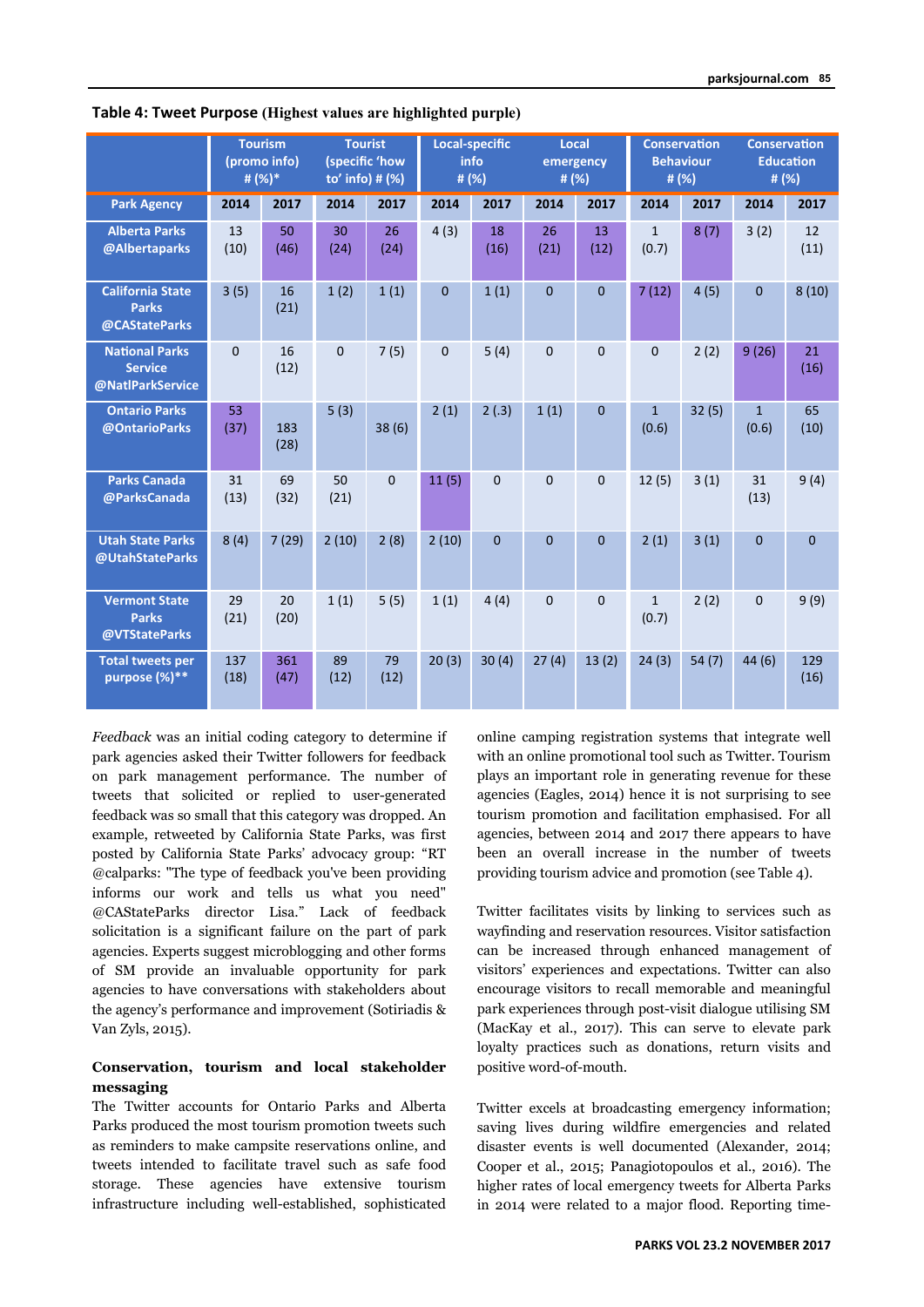sensitive activities such as bear sightings in campgrounds and prescribed burns made up the bulk of content related to local emergencies and location-specific information provision.

Conservation messaging was disappointingly low for park agencies, making up only 4.5 per cent and 12 per cent of combined agency tweets in 2014 and 2017, respectively. Tweets promoting pro-conservation behaviours were especially low; a combined average of 5 per cent pro-park behaviour-related tweets in 2014 and 2017 was documented. Alberta Parks and California State Parks led the way with pro-conservation behaviour tweets such as "News Release: Managing Boat Sewage the Environmental Way: There's an App for that! https:// t.co/A8WvcNltnN". Conservation education tweets, highlighting the importance of cultural or natural heritage values in each park, were also scarce; an average of 11 per cent of tweets in 2014 and 2017 contained this type of information. The NPS led the way in generating and retweeting heritage values education messages, such as "RT @FortPulaskiNPS: Our park protects acres of tidal saltmarsh, a critical ecosystem that filters runoff before it reaches nearby Atlantic…"

Overall, the content of these conservation messages appeared well crafted; it was their lack of frequency that was surprising. SM can provide park visitors with information or access to mobile tools for donating to parks or identifying invasive species. SM can also reinforce park visitors' awareness of natural and cultural heritage post-visit with reminders about key conservation facts and how to engage in natureprotective behaviours at home (Bueddefeld & Van Winkle, 2017; Hofman & Hughes, 2017; Wheaton et al., 2016).

#### **Authority, tone and anonymity**

A review of the SM literature suggests that organisations communicating with their stakeholders and customers through SM must engage in communication approaches that differ from traditional mediums such as advertising or annual reports. Communication style on SM tends to be more informal, interactive and transparent. This study assessed tweets using three style categories (Hvass & Munar, 2012). *Tone*, coded as formal or informal, refers to the style of language in the tweet. Informal tone resembles face-to-face conversations, and as such can be more engaging. Vermont State Parks excelled at fostering this style of communication through their own tweets and retweeting user-generated content. A decline in informal tweets was documented between 2014 and 2017 (see Table 5).

The second style category, *Authority,* is the level of content control exhibited by the agency. In this study, the majority of tweets were top-down, also known as command-and-control communication style. This style of controlling message is still common in many sectors (DiStaso et al., 2011; Seo et al., 2009). Experts suggest greater interactivity on Twitter feeds is fostered through the use of bottom-up communication style to foster



Lake Louise, Banff National Park - Parks Canada © Elizabeth Halpenny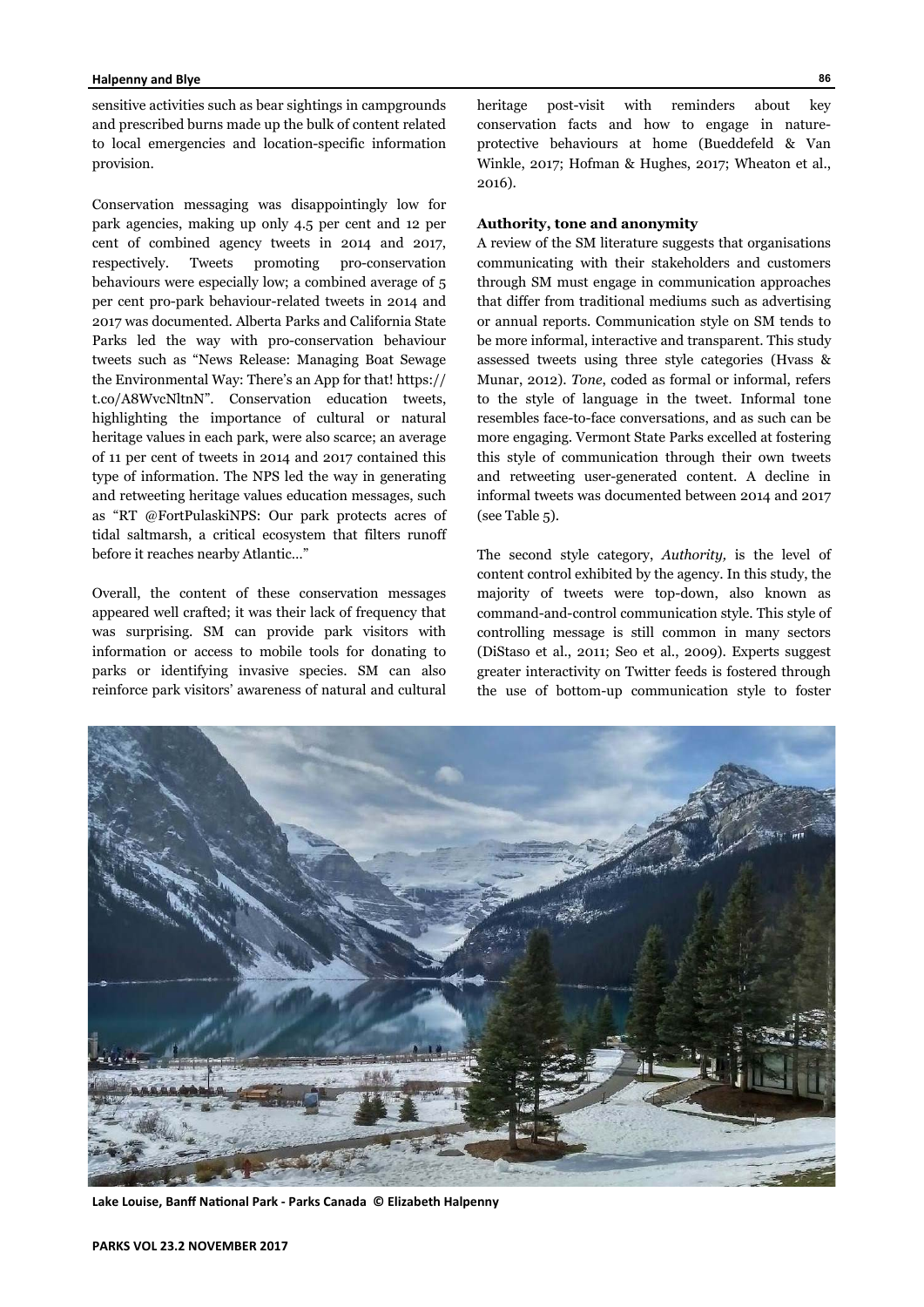follower engagement (Kaplan & Haenlein, 2010). An example of this less authoritative style of Twitter message is provided in Figure 2.

*Anonymity*, the third style of communication, refers to the level of transparency in the agency's tweet author. When a poster's identity is known, experts suggest he or she can generate loyal followers and create stronger organisational ties (Israel, 2009). Hvass and Munar (2012) caution that a personal connection can be hard to replace if a transparent poster can no longer post. Coded as opaque or transparent, opaque tweets were much more common, and almost always the case for agencygenerated tweets. This opacity did not change between 2014 and 2017. Baym (2015) suggests that transparent strategies increase followers' feelings of interacting with an authentic person through virtual communication (cited in Hvass & Munar, 2012). If park agencies wish to evoke more authentic interactions with their followers, they may wish to engage more frequently in transparent authorship.

## **Limitations**

This paper focused on analysis of the tweet content of seven park agency Twitter accounts over time. There are many other factors that shape the effectiveness of a Twitter account. Elements such as links to outside

content (e.g. websites, blogs, video), use of hashtags, mentions and followers' characteristics all combine to increase the influence of a Twitter account and its overall impact in the Twitter universe. All approaches to measuring effectiveness could not be addressed here, however several of these aspects were analysed for the same seven park agency accounts and are reported in a parallel article. Additionally between 2014 and 2017, Twitter introduced new services to its platform such as "Likes" and the function of copying and pasting a link to another tweet and responding to the tweet. The latter option is used by posters who want their response, and the tweet they are responding to, to be more public, rather than a reply thread. As these functions were not offered in 2014, we did not collect and perform an analysis of their use in 2017.

Future SM and parks research efforts should compare the use and effectiveness of different SM platforms. In depth case studies of park agencies' culture, resourcing and practice as they relate to SM and its integration with marketing and business planning efforts would also reveal important insights needed to encourage park agency communication innovation and efficacy. In short, there are many ways to analyse the trends in and effective use of SM tools such as Twitter; identifying organisational priorities, as in this study with a

|                                                             | <b>Tone: Formal</b><br># (%)* |             | <b>Tone: Infor-</b><br>mal<br># (%) |             | <b>Authority: Top</b><br><b>Down</b><br># (%) |              | <b>Authority:</b><br><b>Bottom Up</b><br># $(%)$ |                        | <b>Anonymity:</b><br><b>Opaque</b><br># $(%)$ |              | <b>Anonymity:</b><br><b>Transparent</b><br># $(%)$ |                        |
|-------------------------------------------------------------|-------------------------------|-------------|-------------------------------------|-------------|-----------------------------------------------|--------------|--------------------------------------------------|------------------------|-----------------------------------------------|--------------|----------------------------------------------------|------------------------|
|                                                             | 2014                          | 2017        | 2014                                | 2017        | 2014                                          | 2017         | 2014                                             | 2017                   | 2014                                          | 2017         | 2014                                               | 2017                   |
| <b>Alberta Parks</b><br>@Albertaparks                       | 63<br>(50)                    | 67<br>(61)  | 63<br>(50)                          | 42<br>(38)  | 102<br>(81)                                   | 105<br>(96)  | 24<br>(19)                                       | 4(4)                   | 102<br>(81)                                   | 105<br>(96)  | 24<br>(19)                                         | 4(4)                   |
| <b>California State</b><br><b>Parks</b><br>@CAStateParks    | 23<br>(38)                    | 59<br>(77)  | 38<br>(62)                          | 18<br>(23)  | 51<br>(84)                                    | 77<br>(100)  | 10<br>(16)                                       | $\Omega$               | 51<br>(84)                                    | 77<br>(100)  | 10<br>(16)                                         | $\Omega$               |
| <b>National Parks</b><br><b>Service</b><br>@NatlParkService | 26<br>(74)                    | 61<br>(48)  | 9<br>(26)                           | 66<br>(52)  | 35<br>(100)                                   | 122<br>(96)  | $\Omega$                                         | 4(3)                   | 34<br>(97)                                    | 122<br>(96)  | 1(3)                                               | 4(3)                   |
| <b>Ontario Parks</b><br>@OntarioParks                       | 54<br>(37)                    | 276<br>(43) | 91<br>(63)                          | 370<br>(57) | 143<br>(99)                                   | 586<br>(91)  | 2(1)                                             | 60<br>(9)              | 143<br>(99)                                   | 586<br>(91)  | 2(1)                                               | 60<br>(9)              |
| <b>Parks Canada</b><br>@ParksCanada                         | 106<br>(44)                   | 81<br>(38)  | 133<br>(56)                         | 131<br>(62) | 224<br>(94)                                   | 206<br>(97)  | 15<br>(6)                                        | 6(3)                   | 224<br>(94)                                   | 206<br>(97)  | 15(6)                                              | 6(3)                   |
| <b>Utah State Parks</b><br>@UtahStateParks                  | 13<br>(65)                    | 14<br>(58)  | $\overline{7}$<br>(35)              | 10<br>(42)  | 20<br>(100)                                   | 20<br>(83)   | $\Omega$                                         | $\overline{4}$<br>(17) | 20<br>(100)                                   | 20<br>(83)   | $\overline{0}$                                     | $\overline{4}$<br>(17) |
| <b>Vermont State</b><br><b>Parks</b><br>@VTStateParks       | 5(4)                          | 19<br>(20)  | 133<br>(96)                         | 77<br>(79)  | 113<br>(85)                                   | 80<br>(82)   | 25<br>(15)                                       | 18<br>(18)             | 113<br>(85)                                   | 80<br>(82)   | 25<br>(15)                                         | 18<br>(18)             |
| <b>Total tweets per</b><br>style $(\%)**$                   | 260<br>(34)                   | 577<br>(45) | 474<br>(62)                         | 714<br>(55) | 688<br>(90)                                   | 1196<br>(93) | 76<br>(10)                                       | 96<br>(7)              | 687<br>(90)                                   | 1196<br>(92) | 76<br>(10)                                         | 96<br>(7)              |

# **Table 5 Style of Tweet (Highest values are highlighted purple)**

\*percentage of total agency tweets

\*\*percentage of total tweets by all agencies 4 June–5 July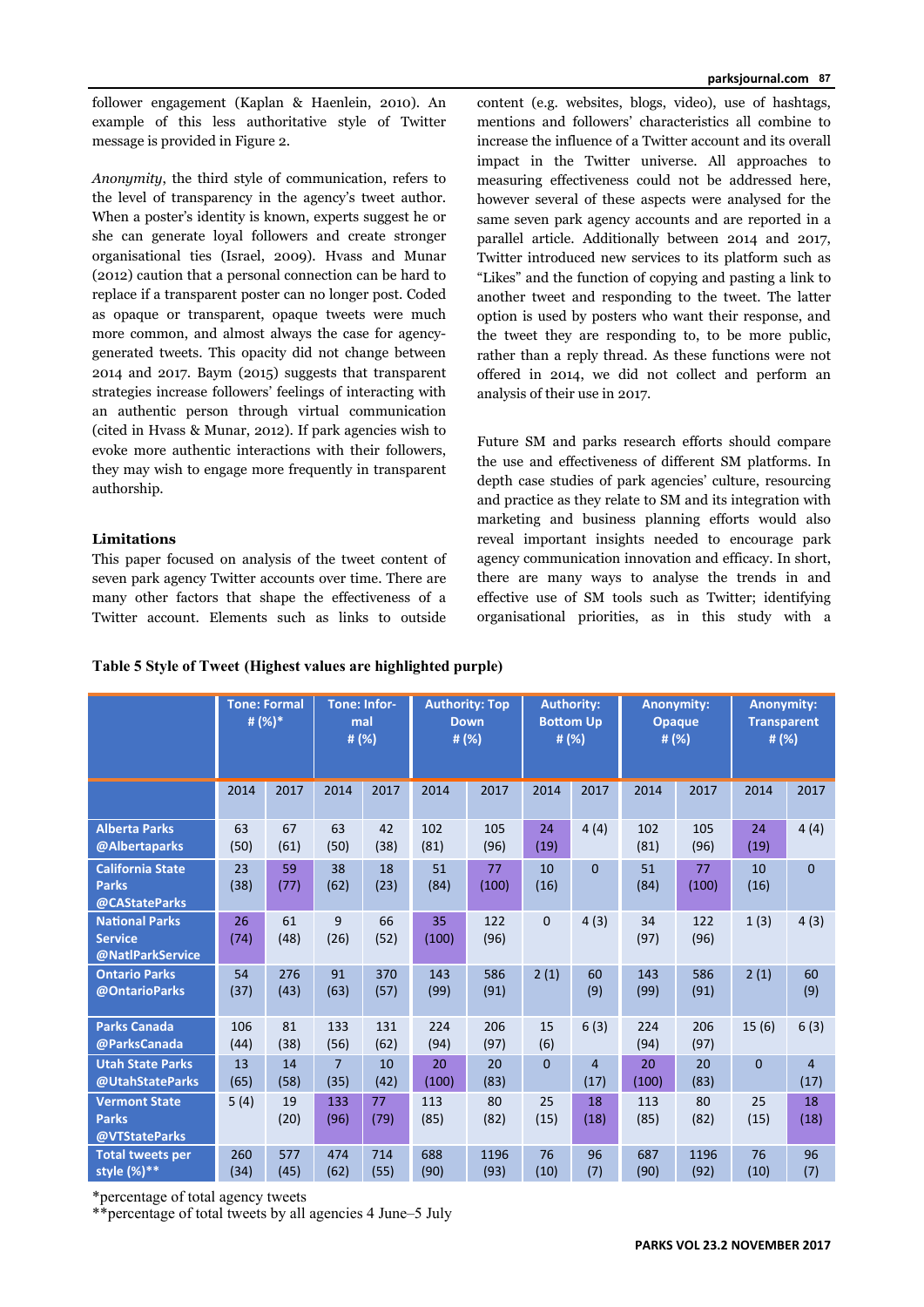

**Figure 2. Bottom-up tweet shared by Vermont State Parks** 

specialised focus on conservation and tourism messaging, is an important first step when embarking on assessing SM practice.

# **CONCLUSION**

Conservation communications specialists Jacobson, McDuff and Monroe sum up SM best practice by stating that "resource agencies must determine how they want a message to be received, and understand how the message is spread by SM, encoded by media gatekeepers, or decoded and interpreted by the receiver" (McDuff & Monroe, 2015, p. 1). This study identified the current state-of-the-art in North American park agency tweet content. Six best practice suggestions arise from this paper:

- 1. Take greater advantage of Twitter's ability to facilitate two-way communication and relationship building.
- 2. Increase transparency of authorship or assign a "persona" to interact with Twitter users on a committed basis.
- 3. Decrease formal tone of communication.
- 4. Revise communications policies to reduce the dampening effect on SM's utility for genuine cocreation opportunities with conservation and park tourism stakeholders and partners.
- 5. Reply promptly to complaints or direct queries, and use these as opportunities to engage in conversation and obtain feedback.
- 6. Post frequently, but not overwhelmingly; relevancy and timeliness are essential.

# **ACKNOWLEDGEMENTS**

This research was supported by the Canadian Social Science and Humanities Research Council. Special thanks to Maureen Shenher for her contributions to the foundations of this paper and research process.

## **ABOUT THE AUTHORS**

**Elizabeth Halpenny** , PhD, teaches and conducts research in the areas of tourism, marketing, environmental psychology and protected areas management. Elizabeth's research focuses on individual's interactions with nature environments, tourism experience, and environmental stewardship. Current research projects include: (a) the effect of mobile digital technologies on visitors' experiences: (b) the impact of World Heritage designation and other park-related brands on travel decision making; (c) individuals' attitudes towards and stewardship of natural areas; and (d) children, health and nature.

**Clara-Jane Blye** is a doctoral student in the Faculty of Kinesiology, Sport, and Recreation at the University of Alberta. Her research focuses on environmental psychology theories and how humans connect and interact with the natural environment. Through her doctoral research Clara-Jane seeks to understand the lived experiences of new Canadians participating in environmental engagement programs developed to facilitate access and understanding of Canadian national parks and culturally relevant outdoor recreation practices.

## **REFERENCES**

- Aladwani, A.M. (2015). Facilitators, characteristics, and impacts of Twitter use: Theoretical analysis and empirical illustration. *International Journal of Information Management*, 35(1): 15–25. doi.org/10.1016/ j.ijinfomgt.2014.09.003
- Alalwan, A.A., Rana, N.P., Dwivedi, Y.K. and Algharabat, R. (2017). Social Media in Marketing: A Review and Analysis of the Existing Literature. *Telematics and Informatics*. doi.org/10.1016/j.tele.2017.05.008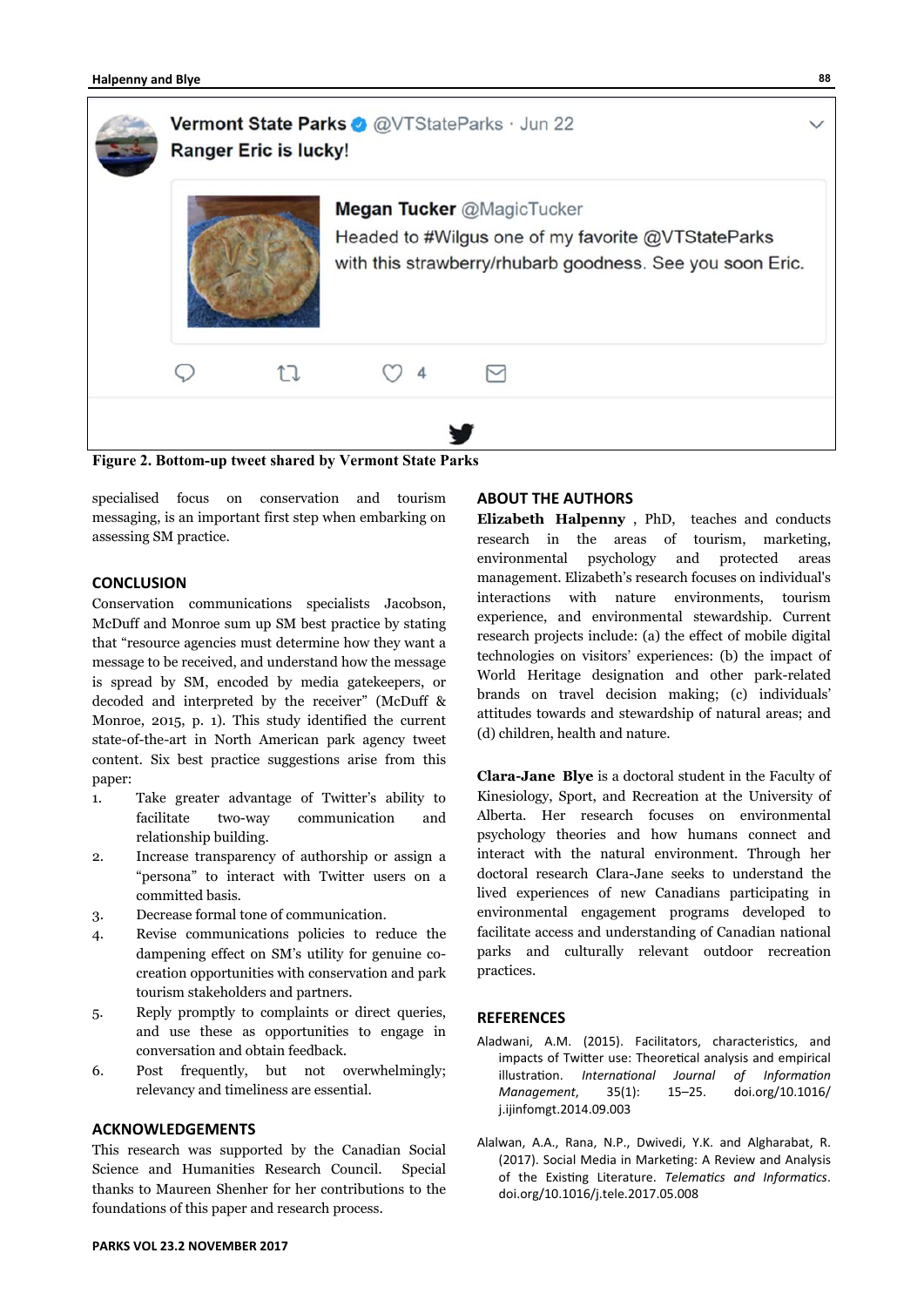

**Hoodoos at WriƟng on Stone Provincial Park, Alberta Parks © Elizabeth Halpenny** 

- Alboqami, H., Al-Karaghouli, W., Baeshen, Y., Erkan, I., Evans, C. and Ghoneim, A. (2015). Electronic word of mouth in social media: the common characteristics of retweeted and favourited marketer-generated content posted on Twitter. *International Journal of Internet Marketing and AdverƟsing*, 9(4): 338–358. doi.org/10.1504/ IJIMA.2015.072886
- Alexander, D.E. (2014). Social media in disaster risk reduction and crisis management. *Science and Engineering Ethics*, 2*0* (3): 717–733. doi.org/10.1007/s11948-013-9502-z
- Altheide, D. and Schneider, C.J. (2013). Plugged-in research. In: *QualitaƟve Media Analysis, 2nd ed*, pp. 2–22. Newbury Park: Sage. doi.org/10.4135/9781452270043.n1
- Antoniadis, K., Zafiropoulos, K. and Vrana, V. (2015). Locating Active Followers in Governmental Twitter Accounts: The Case of Greece. In *ECSM2015‐Proceedings of the 2nd European Conference on Social Media 2015: ECSM 2015* (p. 28). Academic Conferences Limited.
- Arts, K., van der Wal, R. and Adams, W.M. (2015). Digital technology and the conservation of nature. Ambio, 44(4): 661–673. doi.org/10.1007/s13280-015-0705-1
- Baym, N.K. (2015). *Personal Connections in the Digital Age*. John Wiley & Sons.
- Briones, R.L., Kuch, B., Liu, B.F. and Jin, Y. (2011). Keeping up with the digital age: How the American Red Cross uses social media to build relationships. Public Relations *Review*, 37(1): 37–43. DOI:10.1016/j.pubrev.2010.12.006
- Bueddefeld, J.N. and Van Winkle, C.M. (2017). Exploring the effect of zoo post-visit action resources on sustainable behavior change. *Journal of Sustainable Tourism*, 25(9): 1205–1221. doi.org/10.1080/09669582.2016.1257629
- Cooper Jr, G.P., Yeager, V., Burkle Jr, F.M. and Subbarao, I. (2015). Twitter as a potential disaster risk reduction tool. Part I: introduction, terminology, research and operational applicaƟons. *PLoS Currents*, 7. doi.org/10.1371/ currents.dis.a7657429d6f25f02bb5253e551015f0f
- Creswell, J.W. (2014). A Concise Introduction to Mixed *Methods Research*. Sage Publications.
- Curtis, L., Edwards, C., Fraser, K.L., Gudelsky, S., Holmquist, J., Thornton, K. and Sweetser, K.D., (2010). Adoption of social media for public relations by nonprofit organizaƟons. *Public RelaƟons Review*, *36*(1): 90–92. doi.org/10.1016/j.pubrev.2009.10.003
- Dann, S. (2010). Twitter content classification. First *Monday*, 15(12): 1–12. doi.org/10.5210/fm.v15i12.2745
- DiStaso, M.W., McCorkindale, T. and Wright, D.K. (2011). How public relations executives perceive and measure the impact of social media in their organizations. Public *RelaƟons Review*, *37*(3): 325–328. doi.org/10.1016/ j.pubrev.2011.06.005
- Dosemagen, S. (2017). Social Media and Saving the Environment: Clicktivism or Real Change? [online] *HuffPost*. Available at: hƩp://www.huffingtonpost.com/ shannon-dosemagen-/social-media-and-savingt\_b\_9100362.html [Accessed 26 July 2017].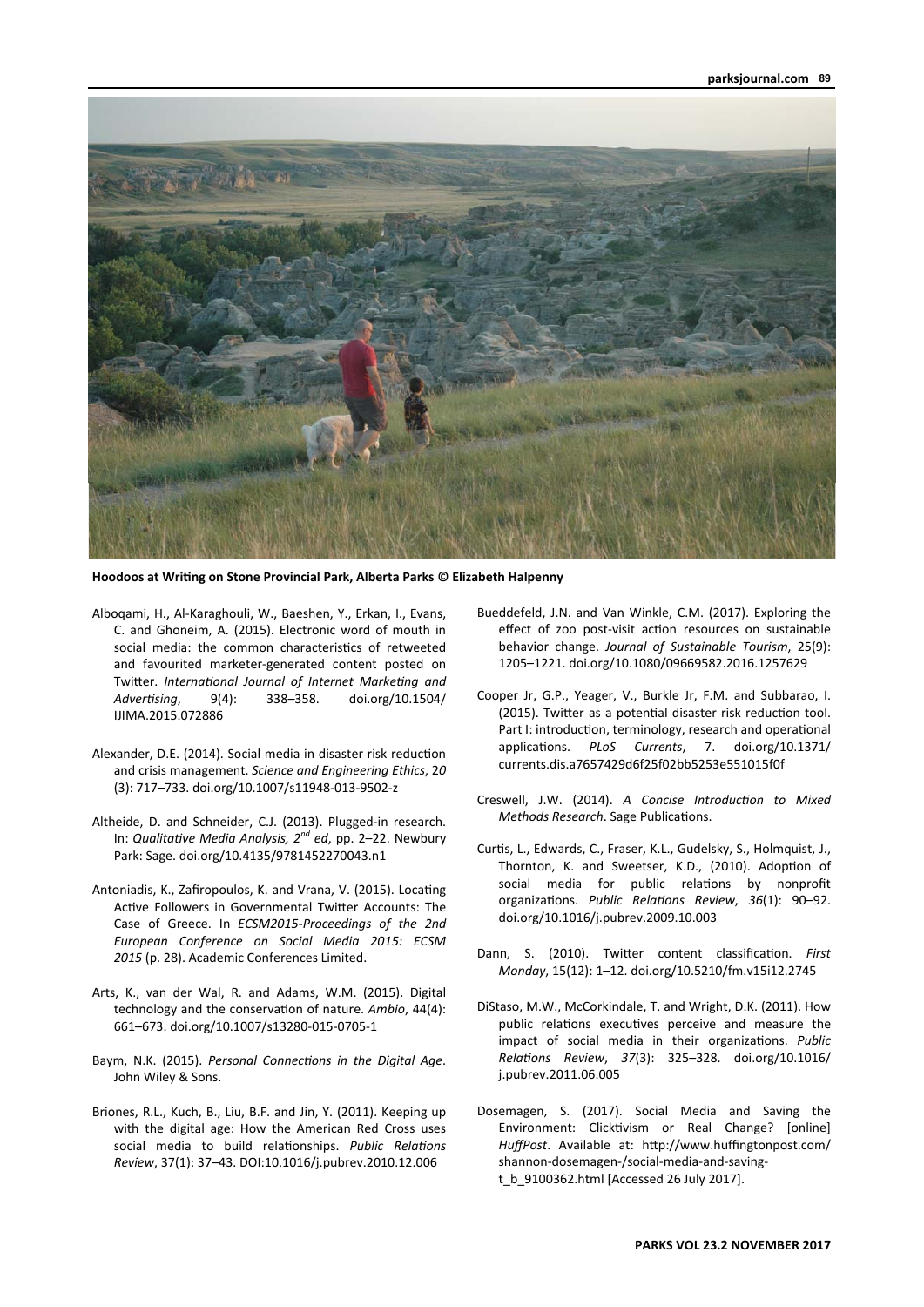

**Bison at Elk Island NaƟonal Park, Parks Canada © Elizabeth Halpenny** 

- Eagles, P.F. (2014). Fiscal implications of moving to tourism finance for parks: Ontario provincial parks. *Managing Leisure*, 19(1): 1–17. DOI:10.1080/13606719.2013.849503
- Effing, R. and Spil, T.A. (2016). The social strategy cone: Towards a framework for evaluating social media strategies. *International Journal of Information Management*, 36(1): 1–8. doi.org/10.1016/ j.ijinfomgt.2015.07.009
- Ellering, N. (2017). How often to post on social media [Proven] research from 14 studies]. coschedule.com/blog/howoften-to-post-on-social-media/. [Accessed 25 July 2017].
- Fletcher, A. and Lee, M.J. (2012). Current social media uses and evaluations in American museums. Museum *Management and Curatorship*, 27(5): 505–521. doi.org/10.1080/09647775.2012.738136
- Forbes.com. (2017). Twitter's surprising user growth bodes well for 2017. www.forbes.com/sites/ greatspeculations/2017/04/27/twitters-surprising-usergrowth-bodes-well-for-2017/#5accdc9e2e11. [Accessed 26 July 2017].
- Gallagher, K. (2017). Twitter sees best user growth in over a year. Business Insider. www.businessinsider.com/twittersees-best-user-growth-in-over-a-year-2017-4 [Accessed 20 July 2017].
- Gibbs, C. and Dancs, A. (2013). Understanding destination management organizations' use of Twitter: A content analysis of tweets. In: *Tourism and Travel Research AssociaƟon: Canada Chapter Annual Conference Proceedings,* pp.14. www.Ʃracanada.ca/sites/default/ files/

uploads/2013\_academic\_papers\_proceedings.pdf#page=1 4. [Accessed 5 March 2014].

- Hart, W.B. and Taylor, E.C. (2014). How to Do Communication Research Using Social Media Data. In: K. Langmia et al., (eds.) *Social Media: Pedagogy and PracƟce*, (pp. 73–84). New York, NY: University Press of America.
- Hays, S., Page, S.J. and Buhalis, D. (2013). Social media as a destination marketing tool: its use by national tourism organisaƟons. *Current Issues in Tourism*, 16(3): 211–239. doi.org/10.1080/13683500.2012.662215
- Hoffman, D.L. and Novak, T.P. (2012). Social media strategy. In: V. Shankar (ed.) *Handbook of Marketing Strategy*, (p.198). doi.org/10.4337/9781781005224
- Hofman, K. and Hughes, K. (2017). Protecting the Great Barrier Reef: analysing the impact of a conservation documentary and post-viewing strategies on long-term conservaƟon behaviour. *Environmental EducaƟon Research*. 1–16. doi.org/10.1080/13504622.2017.1303820
- Houghes, B. (2016) How to optimize your social media posting frequency. socialmediaweek.org/blog/2016/03/optimizesocial-media-time/. [Accessed 25 July 2017].
- Hvass, K.A. and Munar, A.M. (2012). The takeoff of social media in tourism. Journal of Vacation Marketing, 18(2): 93 –103. doi.org/10.1177/1356766711435978
- Israel, S. (2009). *TwiƩerville: How businesses can thrive in the new global neighborhoods*. Penguin.
- Jacobson, S.K., McDuff, M.D. and Monroe, M.C. (2015). Effective communications for conservation. OUPblog: Oxford University Press's Academic Insights for the Thinking World. blog.oup.com/2015/10/communicationsconservation/. [Accessed 15 July 2017].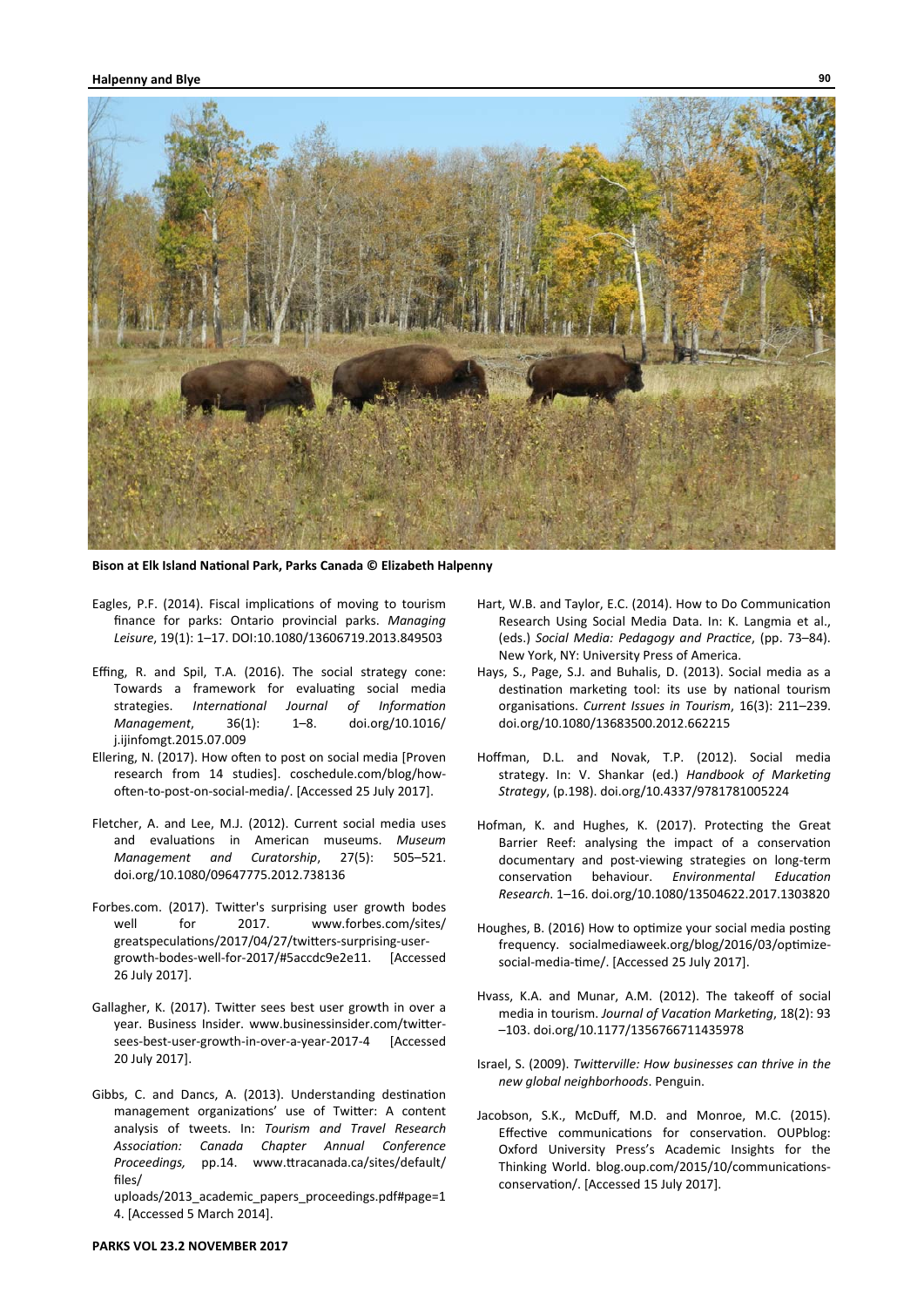- Kaplan, A.M. and Haenlein, M. (2010). Users of the world, unite! The challenges and opportunities of Social Media. *Business Horizons*, *53*(1): 59–68.
- Kent, M.L and Taylor, M. (1998). Building dialogic relationship through the World Wide Web. *Public RelaƟon Review*, 24: 321–334. doi.org/10.1016/S0363-8111(99)80143-X
- Lee, G. and Kwak, Y.H., (2012). An open government maturity model for social media-based public engagement. Government Information Quarterly, 29(4): 492–503. doi.org/10.1016/j.giq.2012.06.001
- Lee, M., Lowry, L.L. and Delconte, J.D. (2015). Social media in tourism research: A literature review. Tourism Travel and Research Association: Advancing Tourism Research Globally. 21. scholarworks.umass.edu/ttra/ttra2015/ Academic\_Papers\_Visual/21 [Accessed 15 July 2017].
- Leung, D., Law, R., Van Hoof, H. and Buhalis, D. (2013). Social media in tourism and hospitality: A literature review. Journal of Travel & Tourism Marketing, 30(1-2): 3-22. doi.org/10.1080/10548408.2013.750919
- Linvill, D.L., McGee, S.E. and Hicks, L.K. (2012). Colleges' and universities' use of Twitter: A content analysis. Public *RelaƟons Review*, 38(4): 636–638. doi.org/10.1016/ j.pubrev.2012.05.010
- MacKay, K., Barbe, D., Van Winkle, C.M. and Halpenny, E. (2017). Social media activity in a festival context: temporal and content analysis. *International Journal of Contemporary Hospitality Management*, 29(2): 669–689. doi.org/10.1108/IJCHM-10-2015-0618
- Munar, A.M. (2012). Social media strategies and destination management. *Scandinavian Journal of Hospitality and Tourism*, *12*(2): 101–120. doi.org/10.1080/15022250.2012.679047
- National Parks Service (NPS). (2016). Visitation History and Highlights. www.nps.gov/subjects/socialscience/upload/visitationhistoric-and-top-10-sites-2016\_508compliant.pdf [Accessed 15 April 2017].
- Oreskovic, A. (2015). Here's another area where Twitter appears to have stalled: tweets per day. [online] *Business Insider.* www.businessinsider.com/twitter-tweets-per-day -appears-to-have-stalled-2015-6 [Accessed 26 July 2017].
- Panagiotopoulos, P., Barnett, J., Bigdeli, A.Z. and Sams, S. (2016). Social media in emergency management: Twitter as a tool for communicating risks to the public. *Technological Forecasting and Social Change*, 111: 86–96. doi.org/10.1016/j.techfore.2016.06.010
- Pang, A., Shin, W., Lew, Z. and Walther, J.B. (2016). Building relationships through dialogic communication: organizations, stakeholders, and computer-mediated communication. *Journal of Marketing Communications*, 1– 15. doi.org/10.1080/13527266.2016.1269019
- Parks Canada (2016). State of Canada's natural and culture heritage places 2016. ( No. R61-63/2016E-PDF). Parks Canada.
- Patel, N. (2017). Forbes: How frequently should you post to social media according to the pros? IBM Think Marketing blog. www.ibm.com/think/marketing/how-frequently-you -should-post-on-social-media-according-to-the-pros/. [Accessed 25 July 2017].
- Rosenstiel, T., Sonderman, J., Loker, K., Ivancin, M. and Kjarval, N. (2015). Twitter and News: How people use Twitter to get news. American Press Institute. www.americanpressinstitute.org/publications/reports/ survey-research/how-people-use-twitter-news/ [Accessed 26 July 2017].
- Seo, H., Kim, J.Y. and Yang, S.U. (2009). Global activism and new media: A study of transnational NGOs' online public relaƟons. *Public RelaƟons Review*, 35(2): 123–126. doi.org/10.1016/j.pubrev.2009.02.002
- Sevin, E. (2013). Places going viral: Twitter usage patterns in destination marketing and place branding. Journal of Place *Management and Development*, 6(3): 227–239. doi.org/10.1108/JPMD-10-2012-0037
- Sotiriadis, M.D. and Van Zyls, C. (2015). Tourism Services, Micro-Blogging, and Customer Feedback: A Tourism Provider Perspective. In: *Maximizing commerce and markeƟng strategies through micro‐blogging*, (pp. 154– 173). IGI Global. doi.org/10.4018/978-1-4666-8408- 9.ch007
- Statista.com (2017). Twitter: number of active users 2010-2017 | Statista. www.statista.com/statistics/282087/ number-of-monthly-active-twitter-users/ [Accessed 26 July 2017].
- Waters, R.D., Burnett, E., Lamm, A. and Lucas, J. (2009). Engaging stakeholders through social networking: How nonprofit organizaƟons are using Facebook. *Public RelaƟons Review*, 35(2): 102–106. doi.org/10.1016/ j.pubrev.2009.01.006
- Wheaton, M., Ardoin, N.M., Hunt, C., Schuh, J.S., Kresse, M., Menke, C. and Durham, W. (2016). Using web and mobile technology to motivate pro-environmental action after a nature-based tourism experience. *Journal of Sustainable Tourism*, 24(4): 594–615. doi.org/10.1080/09669582.2015.1081600
- Yang, S. U., Kang, M., and Johnson, P. (2010). Effects of narratives, openness to dialogic communication, and credibility on engagement in crisis communication through organizational blogs. *Communication Research*, *37*(4), 473–497. doi.org/10.1177/0093650210362682
- Zeng, B. and Gerritsen, R. (2014). What do we know about social media in tourism? A review. *Tourism Management PerspecƟves*, 10: 27–36. doi.org/10.1016/j.tmp.2014.01.001